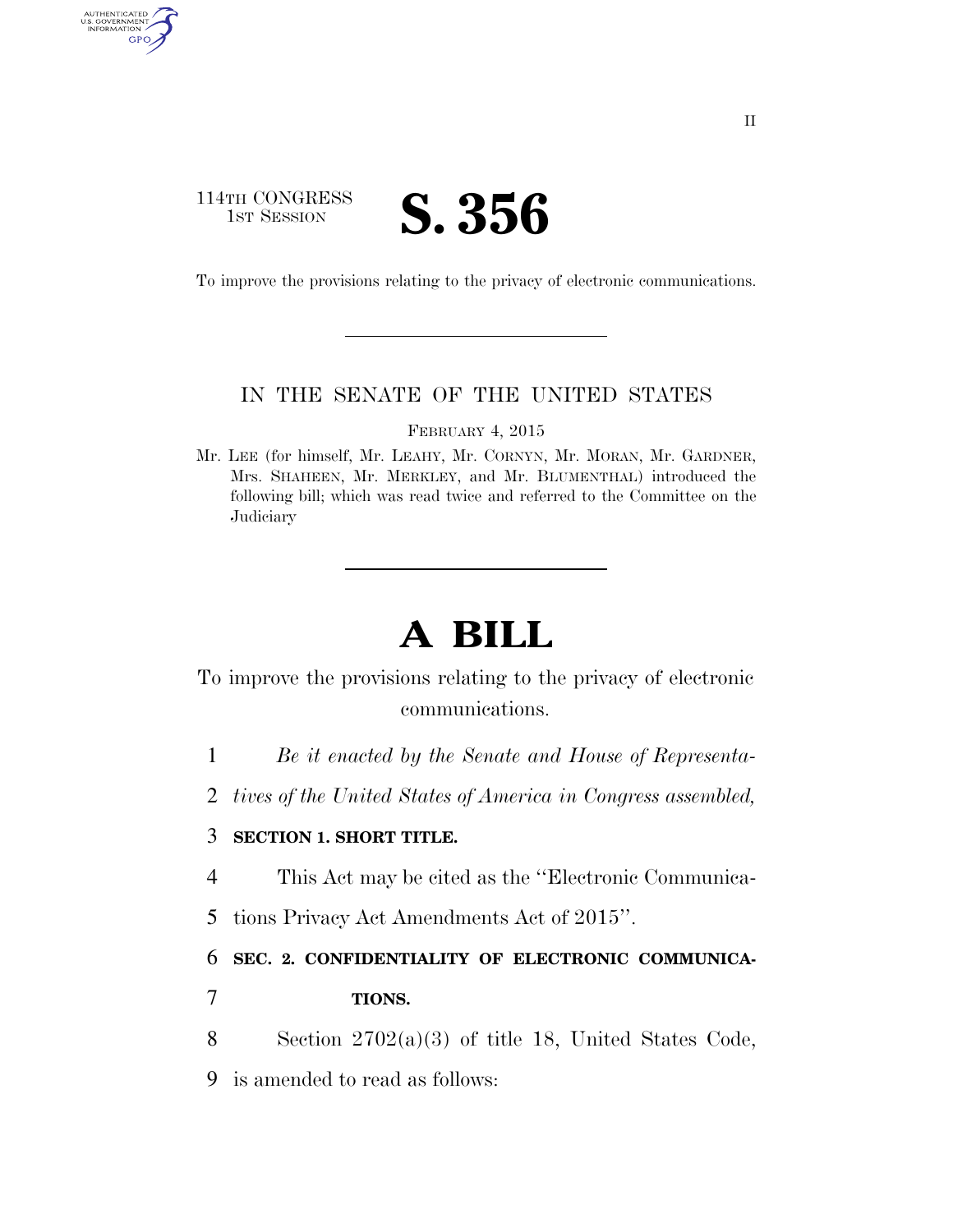| $\mathbf{1}$   | $\lq(3)$ a provider of remote computing service or          |
|----------------|-------------------------------------------------------------|
| $\overline{2}$ | electronic communication service to the public shall        |
| 3              | not knowingly divulge to any governmental entity            |
| $\overline{4}$ | the contents of any communication described in sec-         |
| 5              | tion $2703(a)$ , or any record or other information         |
| 6              | pertaining to a subscriber or customer of such serv-        |
| $\overline{7}$ | ice.".                                                      |
| 8              | SEC. 3. ELIMINATION OF 180-DAY RULE; SEARCH WARRANT         |
| 9              | REQUIREMENT; REQUIRED DISCLOSURE OF                         |
| 10             | <b>CUSTOMER RECORDS.</b>                                    |
| 11             | (a) IN GENERAL.—Section 2703 of title 18, United            |
| 12             | States Code, is amended—                                    |
| 13             | $(1)$ by striking subsections $(a)$ , $(b)$ , and $(c)$ and |
| 14             | inserting the following:                                    |
| 15             | "(a) CONTENTS OF WIRE OR ELECTRONIC COMMU-                  |
| 16             | NICATIONS.—A governmental entity may require the dis-       |
| 17             | closure by a provider of electronic communication service   |
| 18             | or remote computing service of the contents of a wire or    |
| 19             | electronic communication that is in electronic storage with |
| 20             | or otherwise stored, held, or maintained by the provider    |
| 21             | only if the governmental entity obtains a warrant issued    |
| 22             | using the procedures described in the Federal Rules of      |
| 23             | Criminal Procedure (or, in the case of a State court,       |
| 24             | issued using State warrant procedures) that is issued by    |
| 25             | a court of competent jurisdiction directing the disclosure. |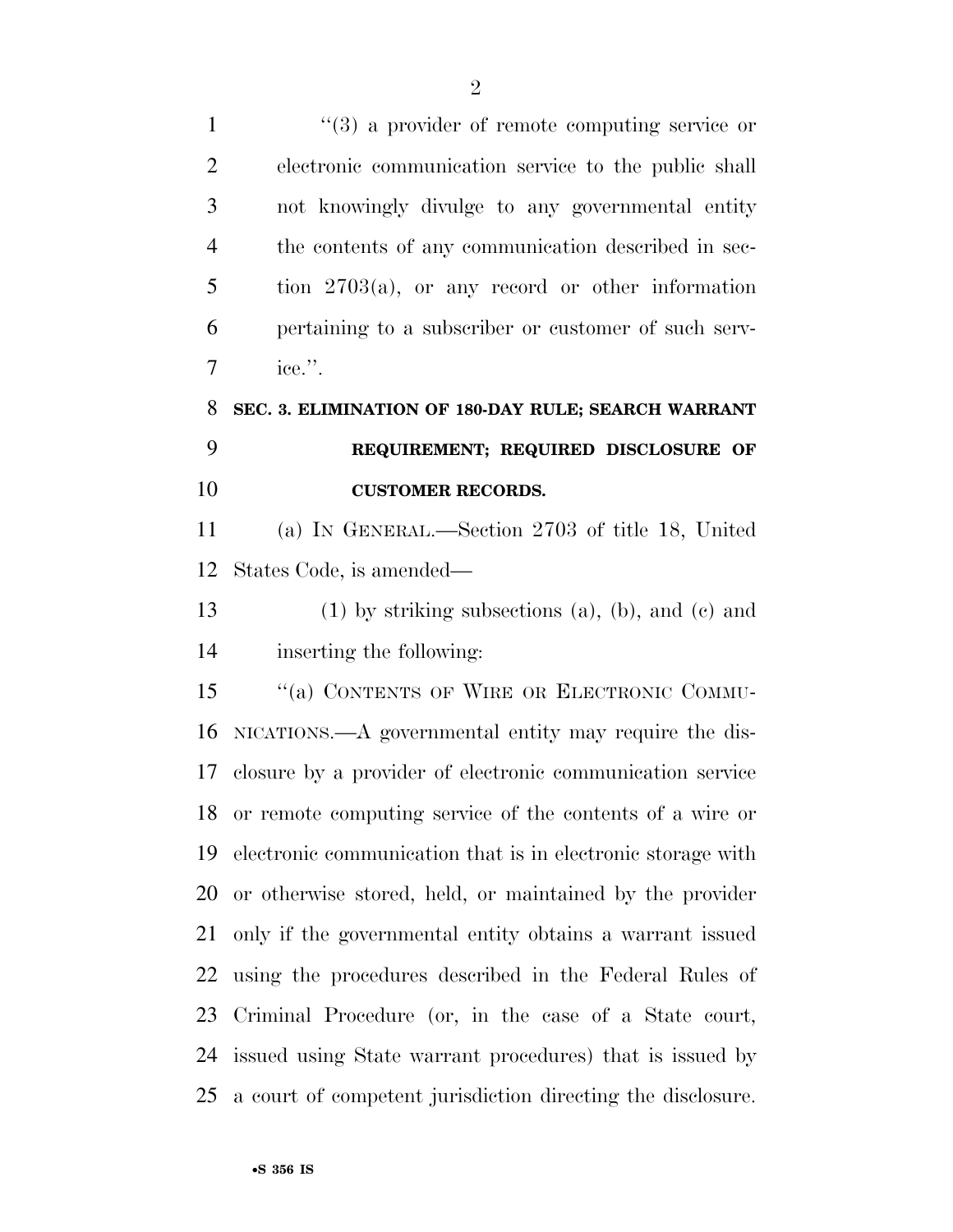''(b) NOTICE.—Except as provided in section 2705, not later than 10 business days in the case of a law en- forcement agency, or not later than 3 business days in the case of any other governmental entity, after a govern- mental entity receives the contents of a wire or electronic communication of a subscriber or customer from a pro- vider of electronic communication service or remote com- puting service under subsection (a), the governmental en- tity shall serve upon, or deliver to by registered or first- class mail, electronic mail, or other means reasonably cal- culated to be effective, as specified by the court issuing the warrant, the subscriber or customer—

13  $\frac{1}{2}$   $\frac{1}{2}$  a copy of the warrant; and

 $\binom{14}{2}$  a notice that includes the information re- ferred to in clauses (i) and (ii) of section 16  $2705(a)(4)(B)$ .

 ''(c) RECORDS CONCERNING ELECTRONIC COMMU-NICATION SERVICE OR REMOTE COMPUTING SERVICE.—

 $\frac{1}{2}$  (1) In GENERAL.—Subject to paragraph (2), a governmental entity may require a provider of elec- tronic communication service or remote computing service to disclose a record or other information per- taining to a subscriber or customer of the provider or service (not including the contents of communica-tions), only if the governmental entity—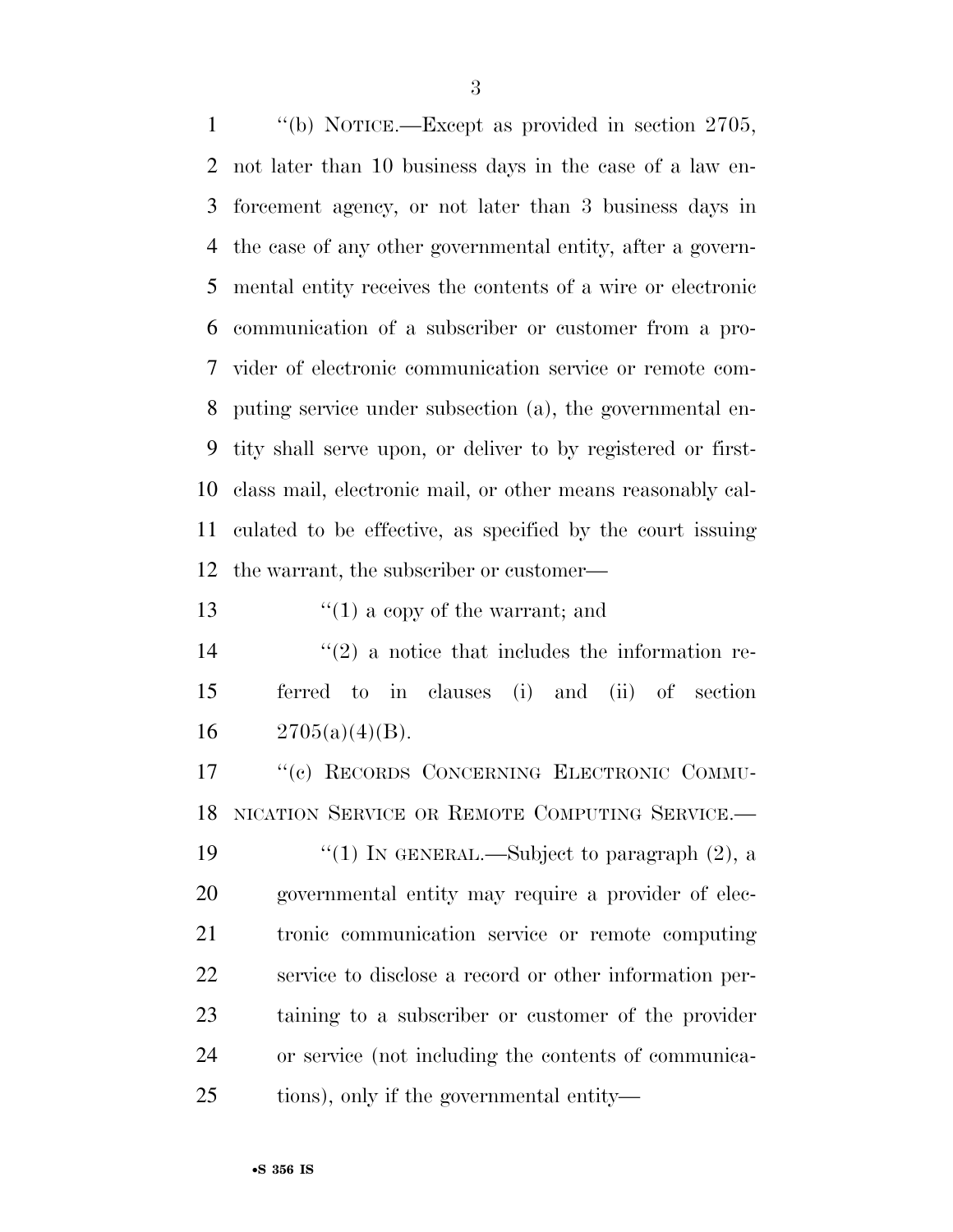| $\mathbf{1}$   | "(A) obtains a warrant issued using the               |
|----------------|-------------------------------------------------------|
| $\overline{2}$ | procedures described in the Federal Rules of          |
| 3              | Criminal Procedure (or, in the case of a State        |
| $\overline{4}$ | court, issued using State warrant procedures)         |
| 5              | that is issued by a court of competent jurisdic-      |
| 6              | tion directing the disclosure;                        |
| 7              | $\lq\lq$ obtains a court order directing the          |
| 8              | disclosure under subsection (d);                      |
| 9              | $\lq\lq$ has the consent of the subscriber or         |
| 10             | customer to the disclosure; or                        |
| <sup>11</sup>  | "(D) submits a formal written request rel-            |
| 12             | evant to a law enforcement investigation con-         |
| 13             | cerning telemarketing fraud for the name, ad-         |
| 14             | dress, and place of business of a subscriber or       |
| 15             | customer of the provider or service that is en-       |
| 16             | gaged in telemarketing (as defined in section         |
| 17             | 2325).                                                |
| 18             | "(2) INFORMATION TO BE DISCLOSED.—A pro-              |
| 19             | vider of electronic communication service or remote   |
| 20             | computing service shall, in response to an adminis-   |
| 21             | trative subpoena authorized by Federal or State       |
| 22             | statute, a grand jury, trial, or civil discovery sub- |
| 23             | poena, or any means authorized under paragraph        |
| 24             | $(1)$ , disclose to a governmental entity the-        |
| 25             | $\lq\lq(A)$ name;                                     |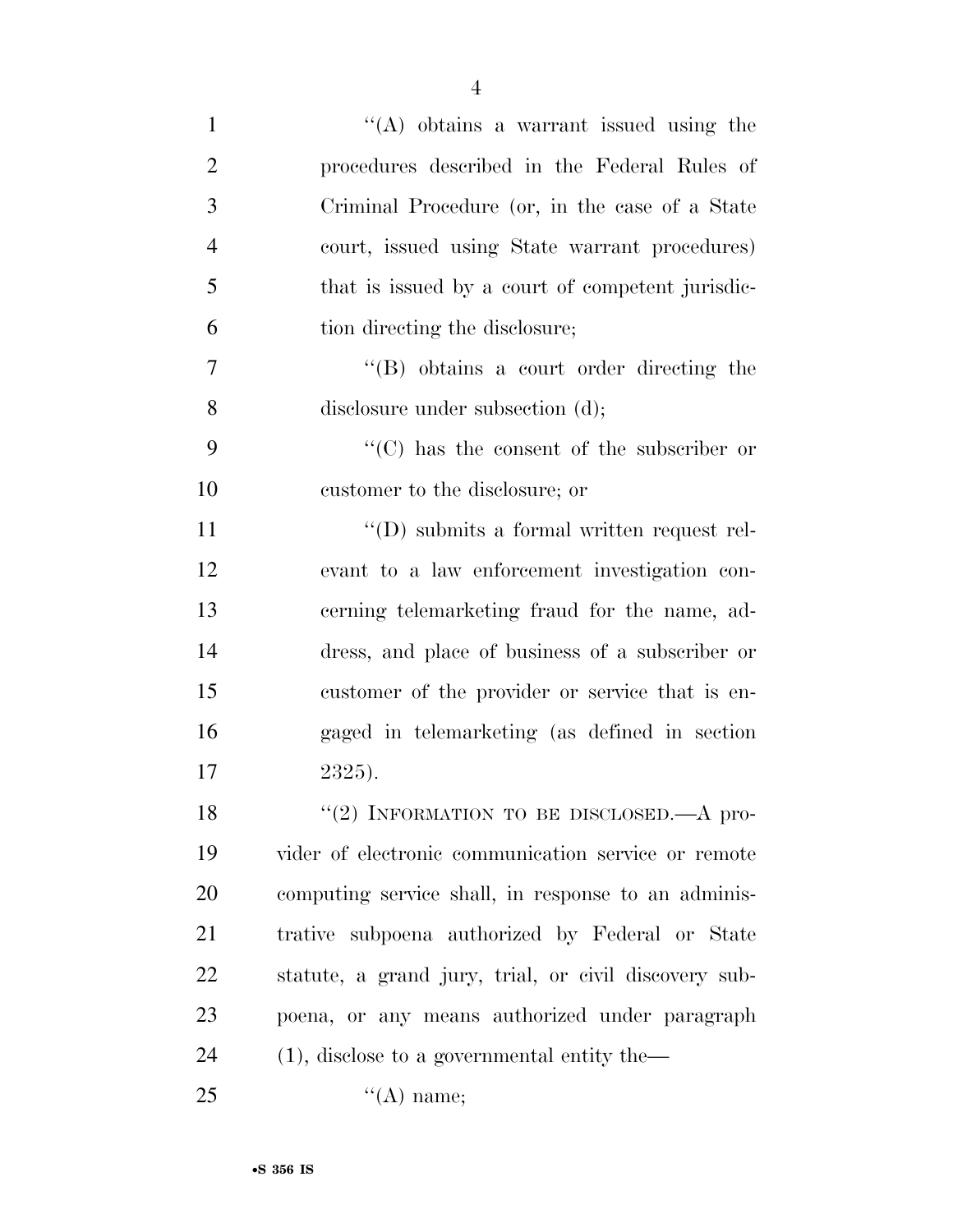| $\mathbf{1}$   | $\lq\lq(B)$ address;                                        |
|----------------|-------------------------------------------------------------|
| $\overline{2}$ | "(C) local and long distance telephone con-                 |
| 3              | nection records, or records of session times and            |
| $\overline{4}$ | durations;                                                  |
| 5              | "(D) length of service (including start                     |
| 6              | date) and types of service used;                            |
| $\overline{7}$ | "(E) telephone or instrument number or                      |
| 8              | other subscriber number or identity, including              |
| 9              | any temporarily assigned network address; and               |
| 10             | "(F) means and source of payment for                        |
| 11             | such service (including any credit card or bank             |
| 12             | account number),                                            |
| 13             | of a subscriber or customer of such service.                |
| 14             | "(3) NOTICE NOT REQUIRED.—A governmental                    |
| 15             | entity that receives records or information under           |
| 16             | this subsection is not required to provide notice to        |
| 17             | a subscriber or customer."; and                             |
| 18             | $(2)$ by adding at the end the following:                   |
| 19             | "(h) RULE OF CONSTRUCTION.—Nothing in this sec-             |
| 20             | tion or in section 2702 shall be construed to limit the au- |
| 21             | thority of a governmental entity to use an administrative   |
| 22             | subpoena authorized under a Federal or State statute or     |
| 23             | to use a Federal or State grand jury, trial, or civil dis-  |
| 24             | covery subpoena to-                                         |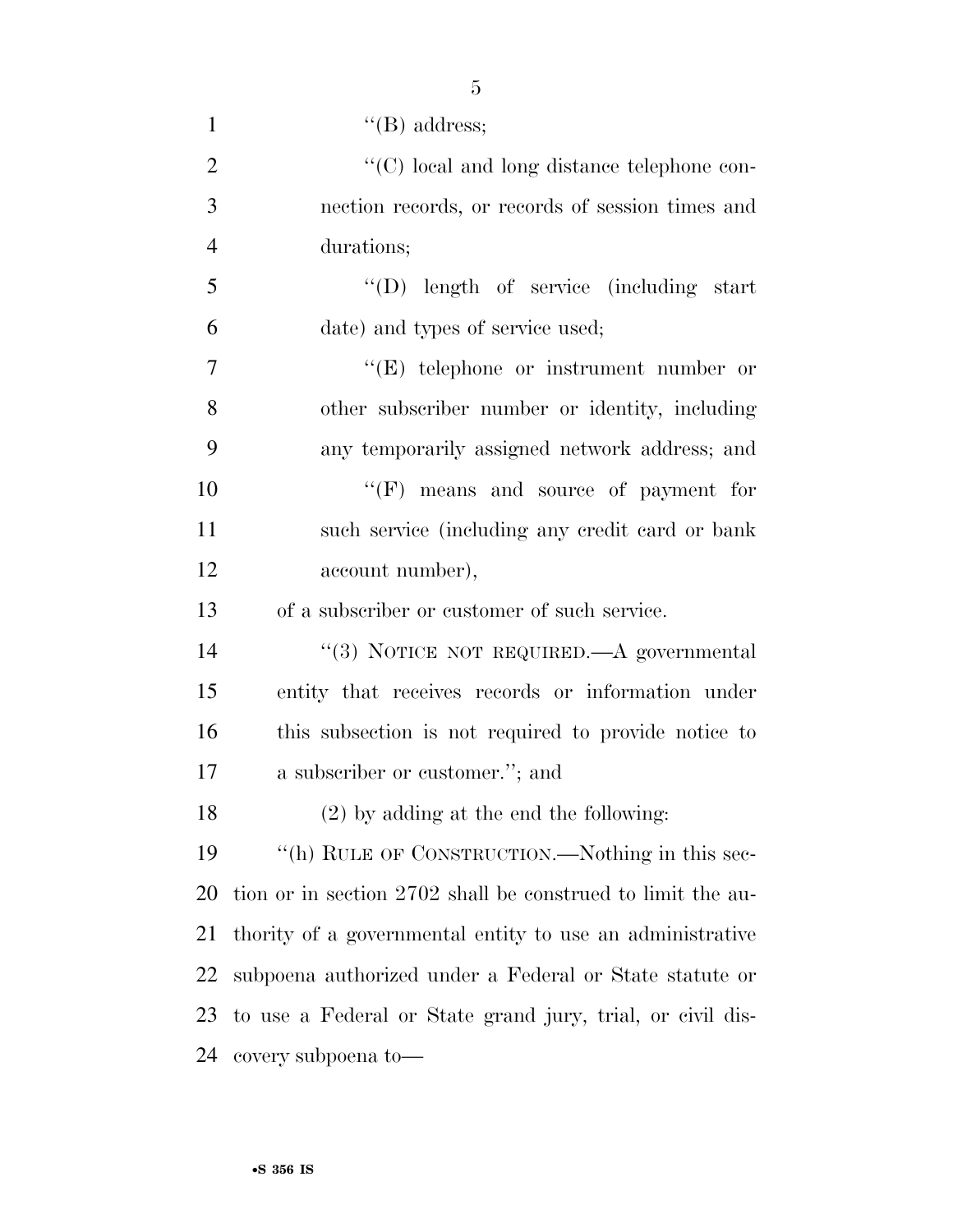$\frac{1}{1}$  require an originator, addressee, or in- tended recipient of an electronic communication to disclose the contents of the electronic communication to the governmental entity; or

 ''(2) require an entity that provides electronic communication services to the officers, directors, em- ployees, or agents of the entity (for the purpose of carrying out their duties) to disclose the contents of an electronic communication to or from an officer, director, employee, or agent of the entity to a gov- ernmental entity, if the electronic communication is held, stored, or maintained on an electronic commu- nications system owned or operated by the entity.''. (b) TECHNICAL AND CONFORMING AMENDMENTS.— Section 2703(d) of title 18, United States Code, is amend-ed—

 (1) by striking ''A court order for disclosure under subsection (b) or (c)'' and inserting ''A court order for disclosure under subsection (c)''; and

 (2) by striking ''the contents of a wire or elec-tronic communication, or''.

#### **SEC. 4. DELAYED NOTICE.**

 Section 2705 of title 18, United States Code, is amended to read as follows: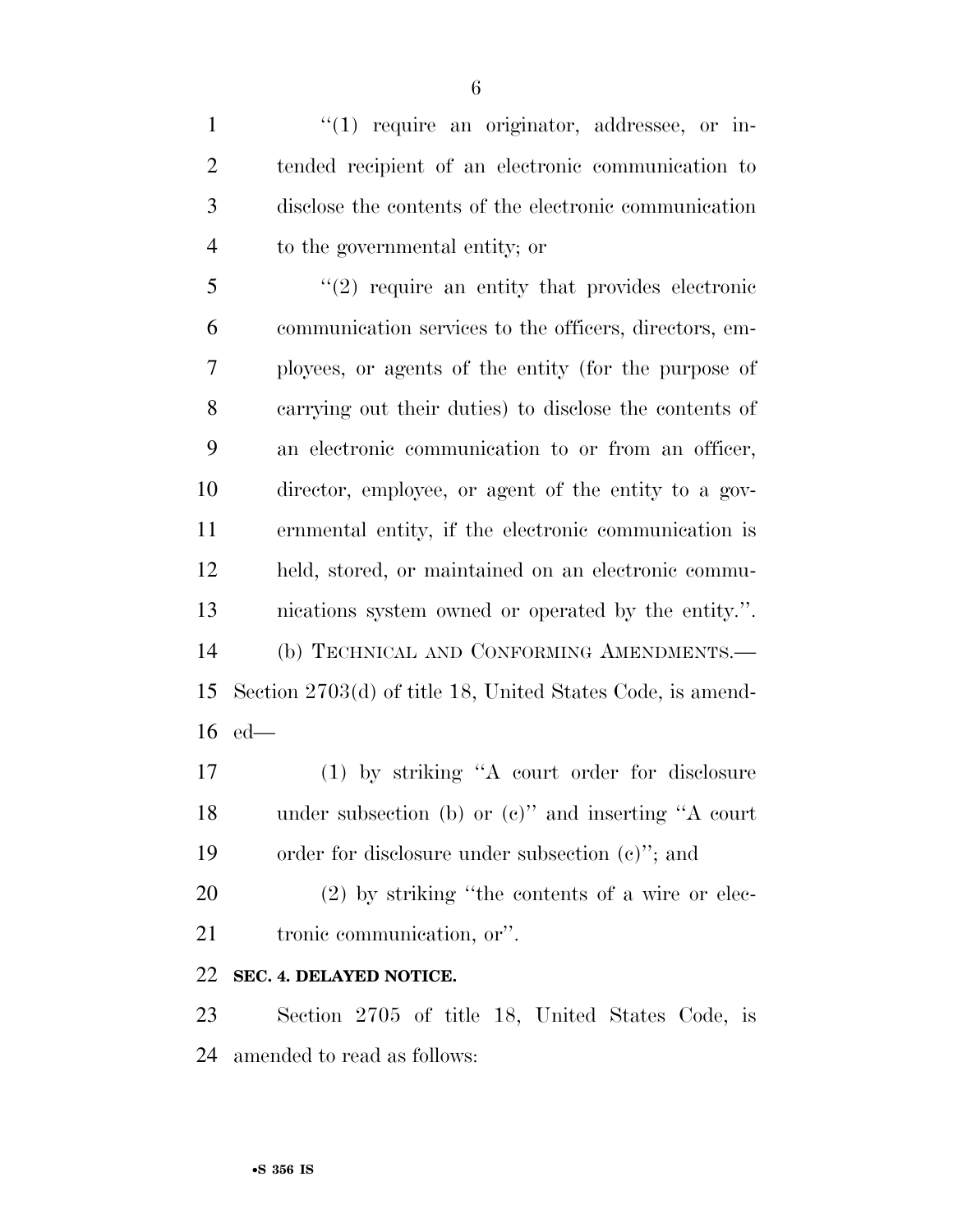#### **''§ 2705. Delayed notice**

2 "(a) DELAY OF NOTIFICATION.—

 ''(1) IN GENERAL.—A governmental entity that is seeking a warrant under section 2703(a) may in- clude in the application for the warrant a request for an order delaying the notification required under section 2703(b) for a period of not more than 180 days in the case of a law enforcement agency, or not more than 90 days in the case of any other govern-mental entity.

11 ''(2) DETERMINATION.—A court shall grant a request for delayed notification made under para- graph (1) if the court determines that there is rea- son to believe that notification of the existence of the warrant may result in—

 ''(A) endangering the life or physical safety of an individual;

18 ''(B) flight from prosecution;

19  $\cdot$  (C) destruction of or tampering with evi-dence;

21  $\langle (D) \rangle$  intimidation of potential witnesses; or 22 "'(E) otherwise seriously jeopardizing an investigation or unduly delaying a trial.

24 "(3) EXTENSION.—Upon request by a govern- mental entity, a court may grant one or more exten-sions of the delay of notification granted under para-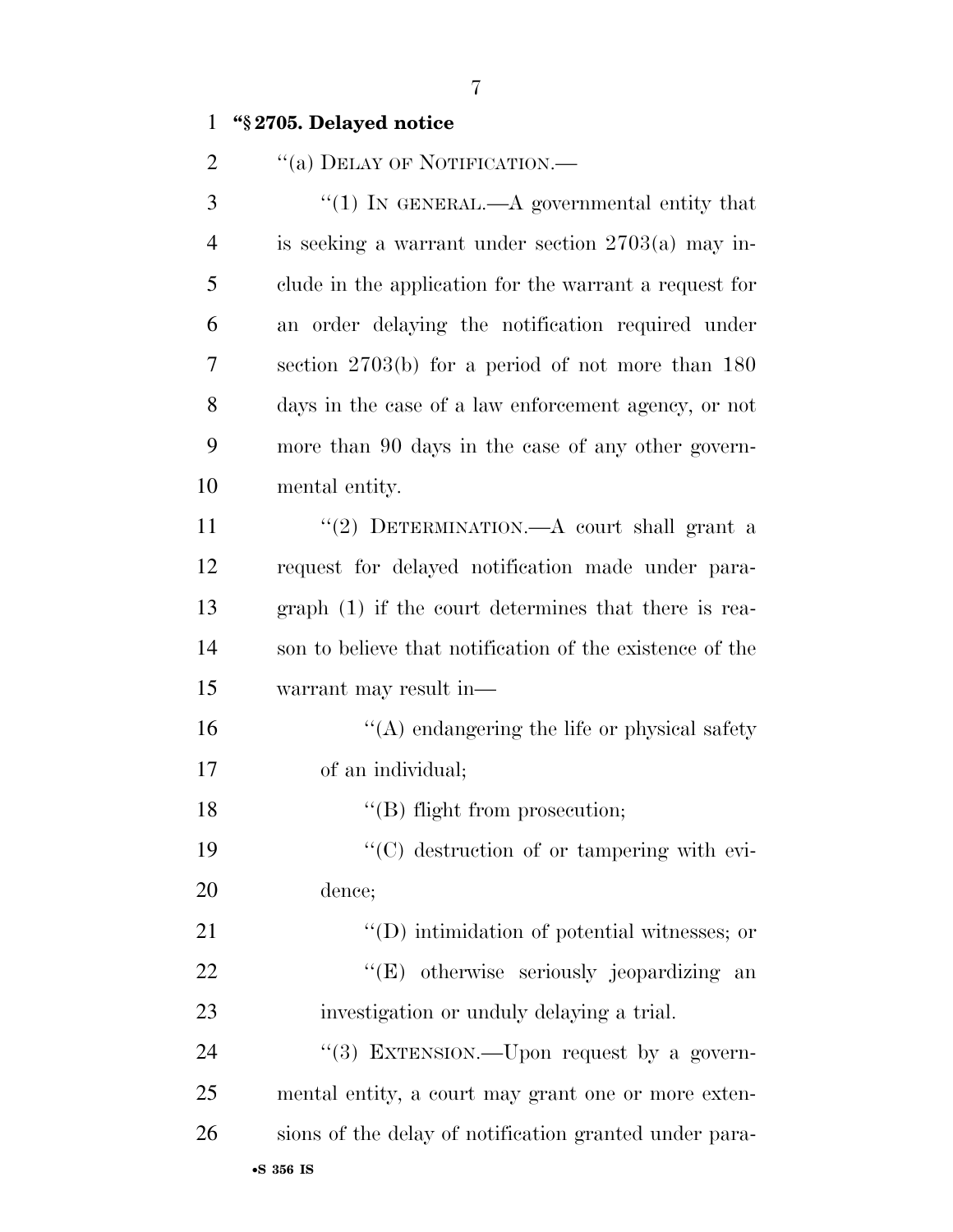| $\mathbf{1}$   | graph $(2)$ of not more than 180 days in the case of    |
|----------------|---------------------------------------------------------|
| $\overline{2}$ | a law enforcement agency, or not more than 90 days      |
| 3              | in the case of any other governmental entity.           |
| $\overline{4}$ | "(4) EXPIRATION OF THE DELAY OF NOTIFICA-               |
| 5              | TION.—Upon expiration of the period of delay of no-     |
| 6              | tification under paragraph $(2)$ or $(3)$ , the govern- |
| 7              | mental entity shall serve upon, or deliver to by reg-   |
| 8              | istered or first-class mail, electronic mail, or other  |
| 9              | means reasonably calculated to be effective as speci-   |
| 10             | fied by the court approving the search warrant, the     |
| 11             | customer or subscriber—                                 |
| 12             | "(A) a copy of the warrant; and                         |
| 13             | $\lq\lq (B)$ notice that informs the customer or        |
| 14             | subscriber—                                             |
| 15             | $\lq\lq$ of the nature of the law enforce-              |
| 16             | ment inquiry with reasonable specificity;               |
| 17             | "(ii) that information maintained for                   |
| 18             | the customer or subscriber by the provider              |
| 19             | of electronic communication service or re-              |
| 20             | mote computing service named in the proc-               |
| 21             | ess or request was supplied to, or re-                  |
| 22             | quested by, the governmental entity;                    |
| 23             | "(iii) of the date on which the warrant                 |
| 24             | was served on the provider and the date on              |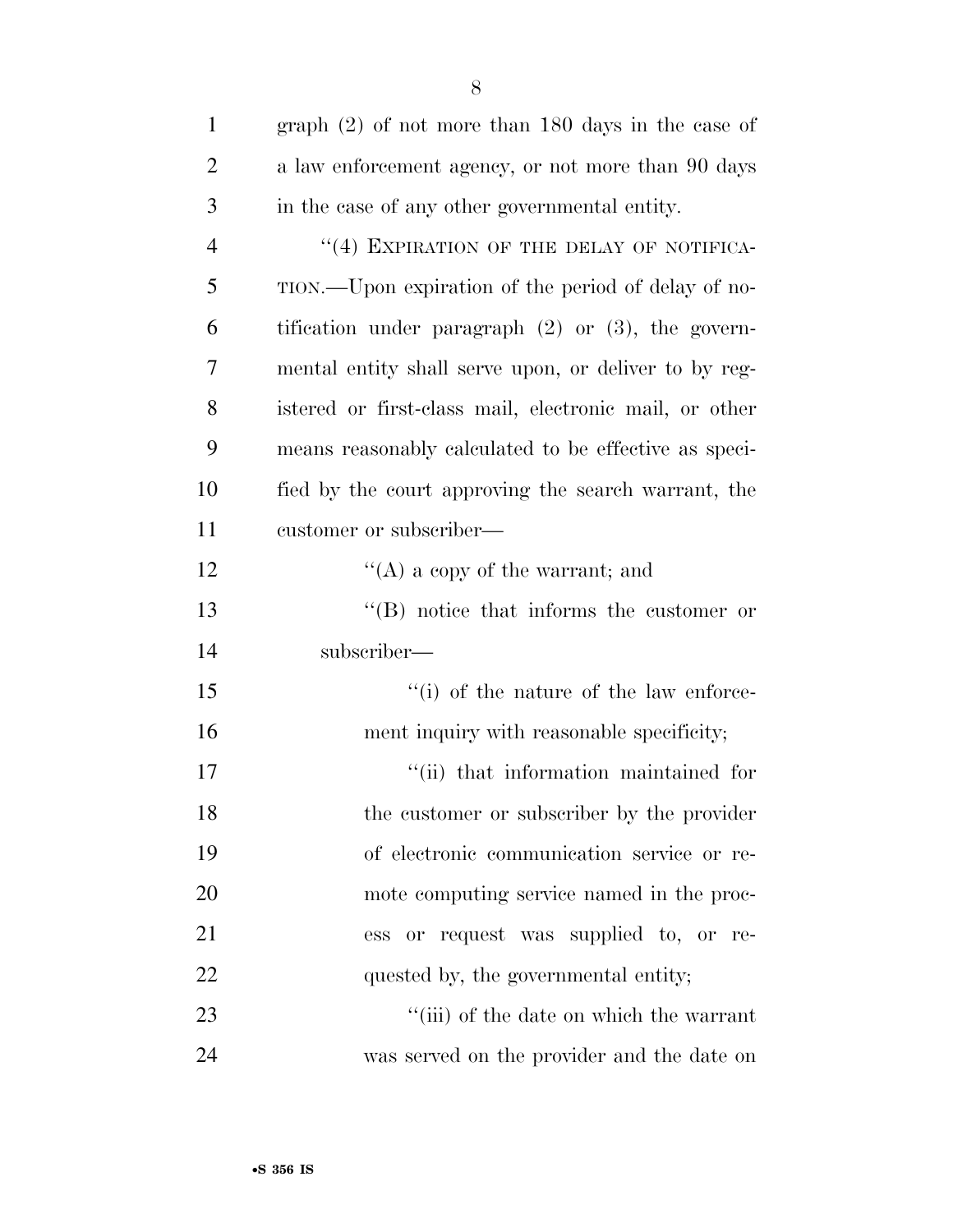| $\mathbf{1}$   | which the information was provided by the              |
|----------------|--------------------------------------------------------|
| $\overline{2}$ | provider to the governmental entity;                   |
| 3              | "(iv) that notification of the customer                |
| $\overline{4}$ | or subscriber was delayed;                             |
| 5              | $f'(v)$ the identity of the court author-              |
| 6              | izing the delay; and                                   |
| 7              | $\lq\lq$ (vi) of the provision of this chapter         |
| 8              | under which the delay was authorized.                  |
| 9              | "(b) PRECLUSION OF NOTICE TO SUBJECT OF GOV-           |
| 10             | ERNMENTAL ACCESS.—                                     |
| 11             | "(1) In GENERAL.—A governmental entity that            |
| 12             | is obtaining the contents of a communication or in-    |
| 13             | formation or records under section 2703 may apply      |
| 14             | to a court for an order directing a provider of elec-  |
| 15             | tronic communication service or remote computing       |
| 16             | service to which a warrant, order, subpoena, or other  |
| 17             | directive under section 2703 is directed not to notify |
| 18             | any other person of the existence of the warrant,      |
| 19             | order, subpoena, or other directive for a period of    |
| 20             | not more than 180 days in the case of a law enforce-   |
| 21             | ment agency, or not more than 90 days in the case      |
| 22             | of any other governmental entity.                      |
| 23             | "(2) DETERMINATION.—A court shall grant a              |
| 24             | request for an order made under paragraph (1) if       |

the court determines that there is reason to believe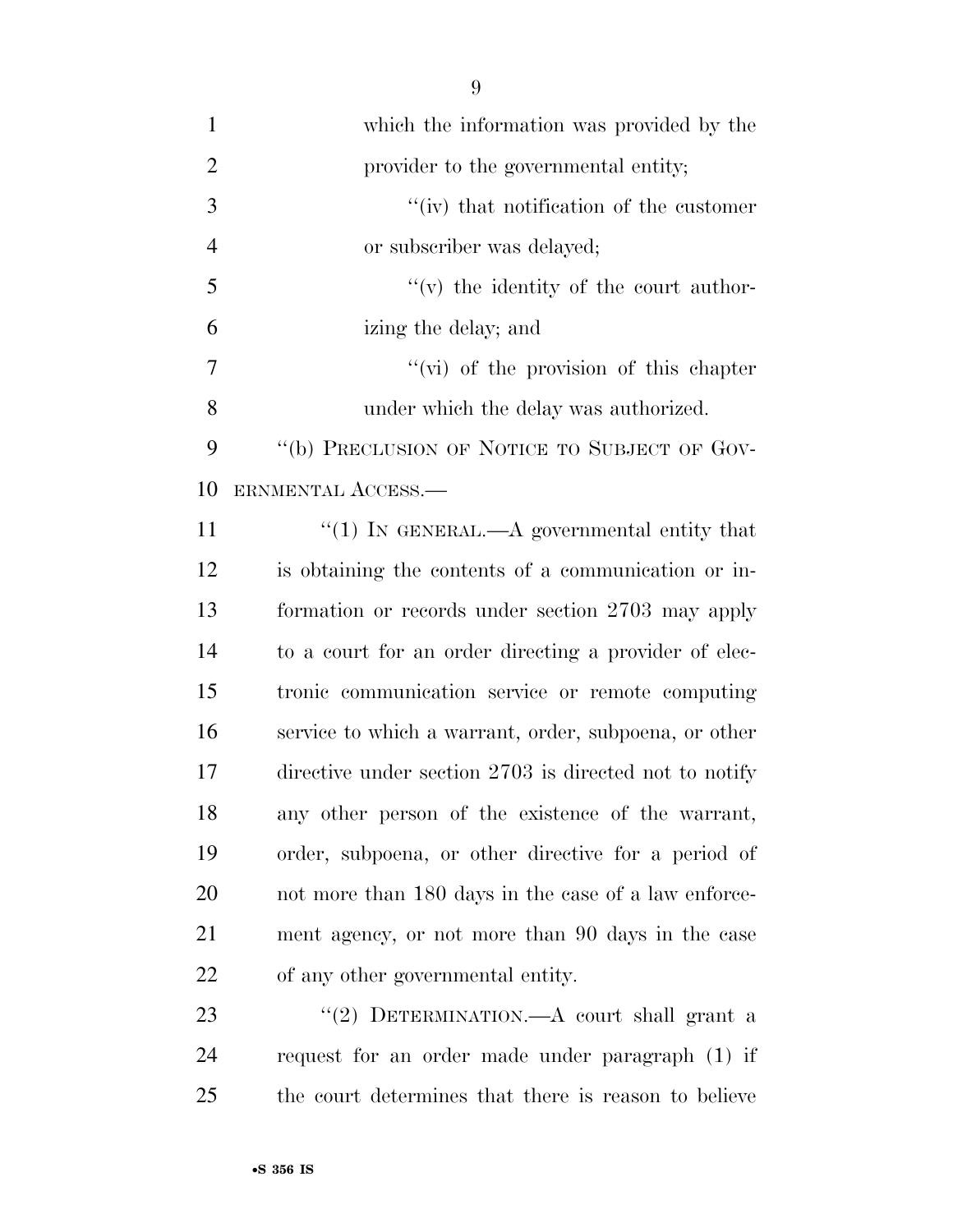| $\mathbf{1}$   | that notification of the existence of the warrant,    |
|----------------|-------------------------------------------------------|
| $\overline{2}$ | order, subpoena, or other directive may result in—    |
| 3              | $\lq\lq$ endangering the life or physical safety      |
| $\overline{4}$ | of an individual;                                     |
| 5              | $\lq\lq$ (B) flight from prosecution;                 |
| 6              | $\lq\lq$ destruction of or tampering with evi-        |
| 7              | dence;                                                |
| 8              | $\lq\lq$ (D) intimidation of potential witnesses; or  |
| 9              | "(E) otherwise seriously jeopardizing an              |
| 10             | investigation or unduly delaying a trial.             |
| 11             | "(3) EXTENSION.—Upon request by a govern-             |
| 12             | mental entity, a court may grant one or more exten-   |
| 13             | sions of an order granted under paragraph (2) of      |
| 14             | not more than 180 days in the case of a law enforce-  |
| 15             | ment agency, or not more than 90 days in the case     |
| 16             | of any other governmental entity.                     |
| 17             | "(4) PRIOR NOTICE TO LAW ENFORCEMENT.                 |
| 18             | Upon expiration of the period of delay of notice      |
| 19             | under this section, and not later than 3 business     |
| 20             | days before providing notice to a customer or sub-    |
| 21             | scriber, a provider of electronic communication serv- |
| 22             | ice or remote computing service shall notify the gov- |
| 23             | ernmental entity that obtained the contents of a      |
| 24             | communication or information or records under sec-    |
| 25             | tion 2703 of the intent of the provider of electronic |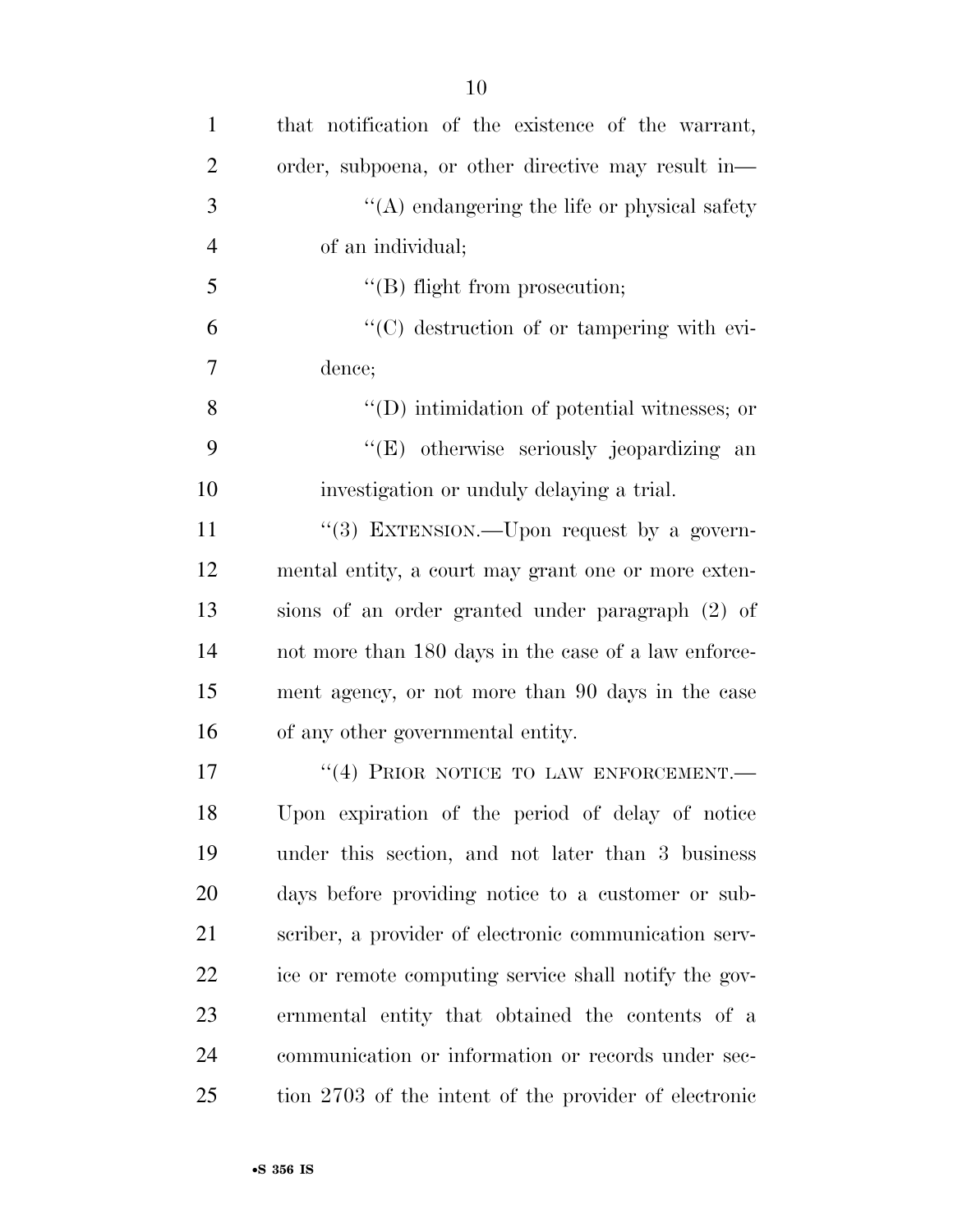communication service or remote computing service to notify the customer or subscriber of the existence of the warrant, order, or subpoena seeking that in-formation.

 ''(c) DEFINITION.—In this section and section 2703, the term 'law enforcement agency' means an agency of the United States, a State, or a political subdivision of a State, authorized by law or by a government agency to engage in or supervise the prevention, detection, investiga- tion, or prosecution of any violation of criminal law, or any other Federal or State agency conducting a criminal investigation.''.

## **SEC. 5. EVALUATION BY THE GOVERNMENT ACCOUNT-ABILITY OFFICE.**

 Not later than September 30, 2017, the Comptroller General of the United States shall submit to Congress a report regarding the disclosure of customer communica- tions and records under section 2703 of title 18, United States Code, which shall include—

 (1) an analysis and evaluation of such disclo- sure under section 2703 of title 18, United States Code, as in effect before the date of enactment of this Act, including—

 (A) a comprehensive analysis and evalua-tion regarding the number of individual in-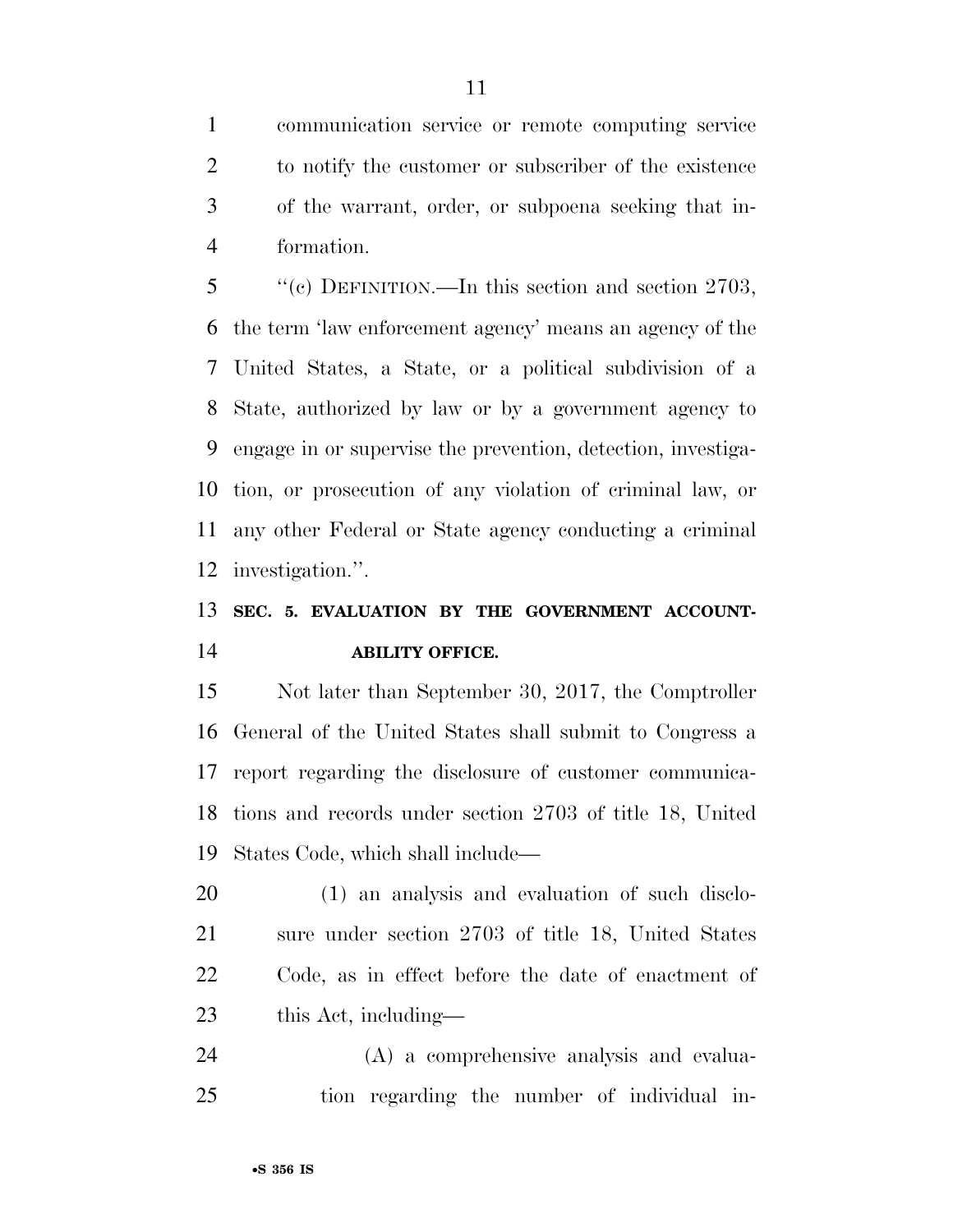| $\mathbf{1}$   | stances, in each of the 5 years before the year    |
|----------------|----------------------------------------------------|
| $\overline{2}$ | in which this Act is enacted, in which Federal,    |
| 3              | State, or local law enforcement officers used      |
| $\overline{4}$ | section 2703 of title 18, United States Code, to   |
| 5              | obtain information relevant to an ongoing          |
| 6              | criminal investigation;                            |
| 7              | (B) an analysis of the average length of           |
| 8              | time taken by a provider of an electronic com-     |
| 9              | munication service or a remote computing serv-     |
| 10             | ice to comply with requests by law enforcement     |
| 11             | officers for information under section 2703 of     |
| 12             | title 18, United States Code;                      |
| 13             | (C) the number of individual instances, in         |
| 14             | each of the 5 years before the year in which       |
| 15             | this Act is enacted, in which information was      |
| 16             | requested by law enforcement officers from a       |
| 17             | provider of an electronic communication service    |
| 18             | or a remote computing service under a warrant      |
| 19             | as authorized under section $2703(a)$ of title 18, |
| <b>20</b>      | United States Code;                                |
| 21             | (D) the number of individual instances and         |
| 22             | type of request, in each of the 5 years before     |
| 23             | the year in which this Act is enacted, in which    |
| 24             | information was requested by law enforcement       |
| 25             | officers from a provider of an electronic com-     |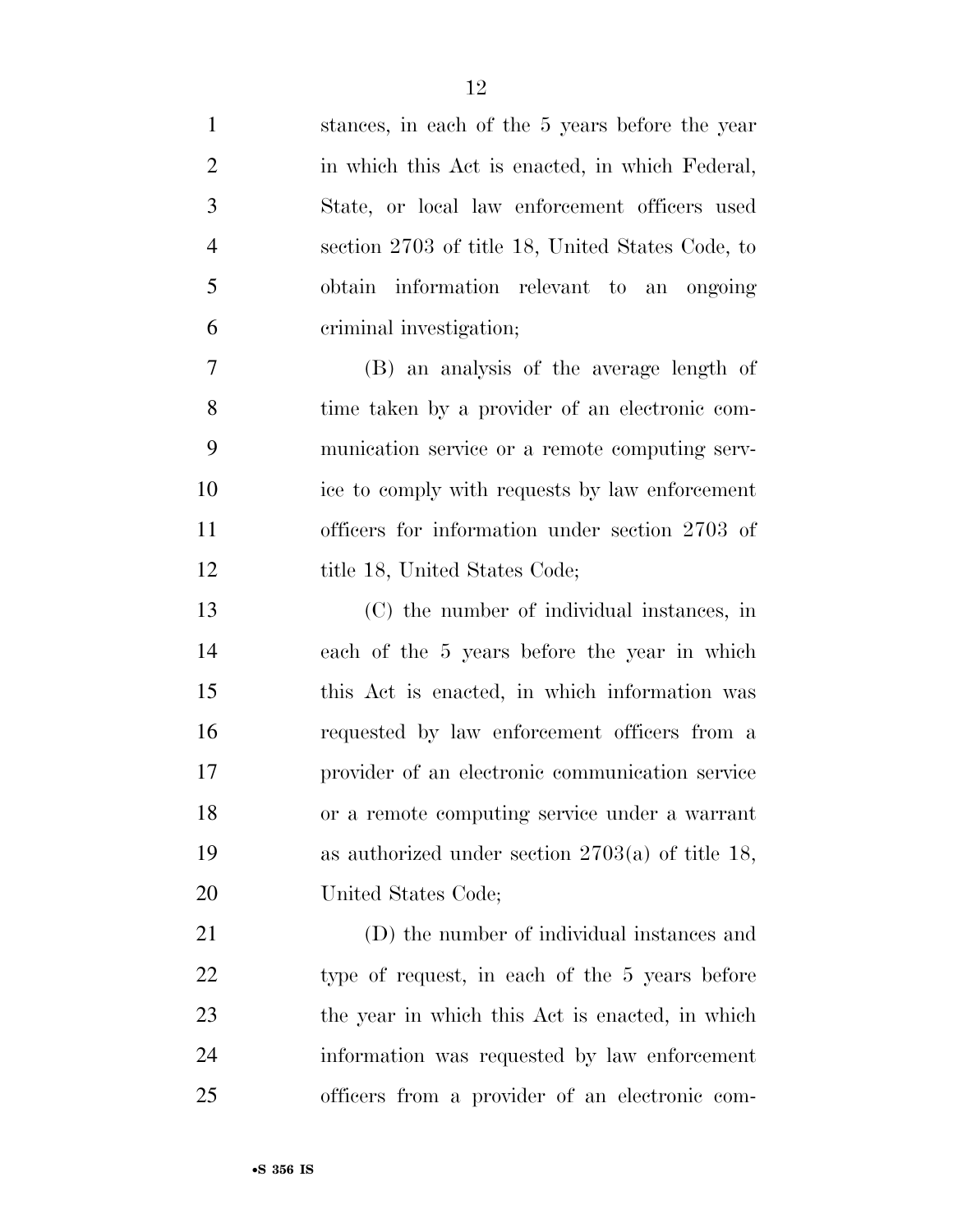| $\mathbf{1}$   | munication service or a remote computing serv-     |
|----------------|----------------------------------------------------|
| $\overline{2}$ | ice under the other information request provi-     |
| 3              | sions in section 2703 of title 18, United States   |
| $\overline{4}$ | Code; and                                          |
| 5              | (E) the number of individual instances, in         |
| 6              | each of the 5 years before the year in which       |
| 7              | this Act is enacted, in which law enforcement      |
| 8              | officers requested delayed notification to the     |
| 9              | subscriber or customer under section 2705 of       |
| 10             | title 18, United States Code; and                  |
| 11             | (2) an analysis and evaluation of such disclo-     |
| 12             | sure under section 2703 of title 18, United States |
| 13             | Code, as amended by this Act, including—           |
| 14             | (A) an evaluation of the effects of the            |
| 15             | amendments to the warrant requirements on          |
| 16             | judges, court dockets, or any other court oper-    |
| 17             | ations;                                            |
| 18             | (B) a survey of Federal, State, and local          |
| 19             | judges and law enforcement officers to deter-      |
| 20             | mine the average length of time required for       |
| 21             | providers of an electronic communication serv-     |
| 22             | ice or a remote computing service to provide the   |
| 23             | contents of communications requested under a       |
| 24             | search warrant, which shall include identifying    |
| 25             | the number of instances in which a judge was       |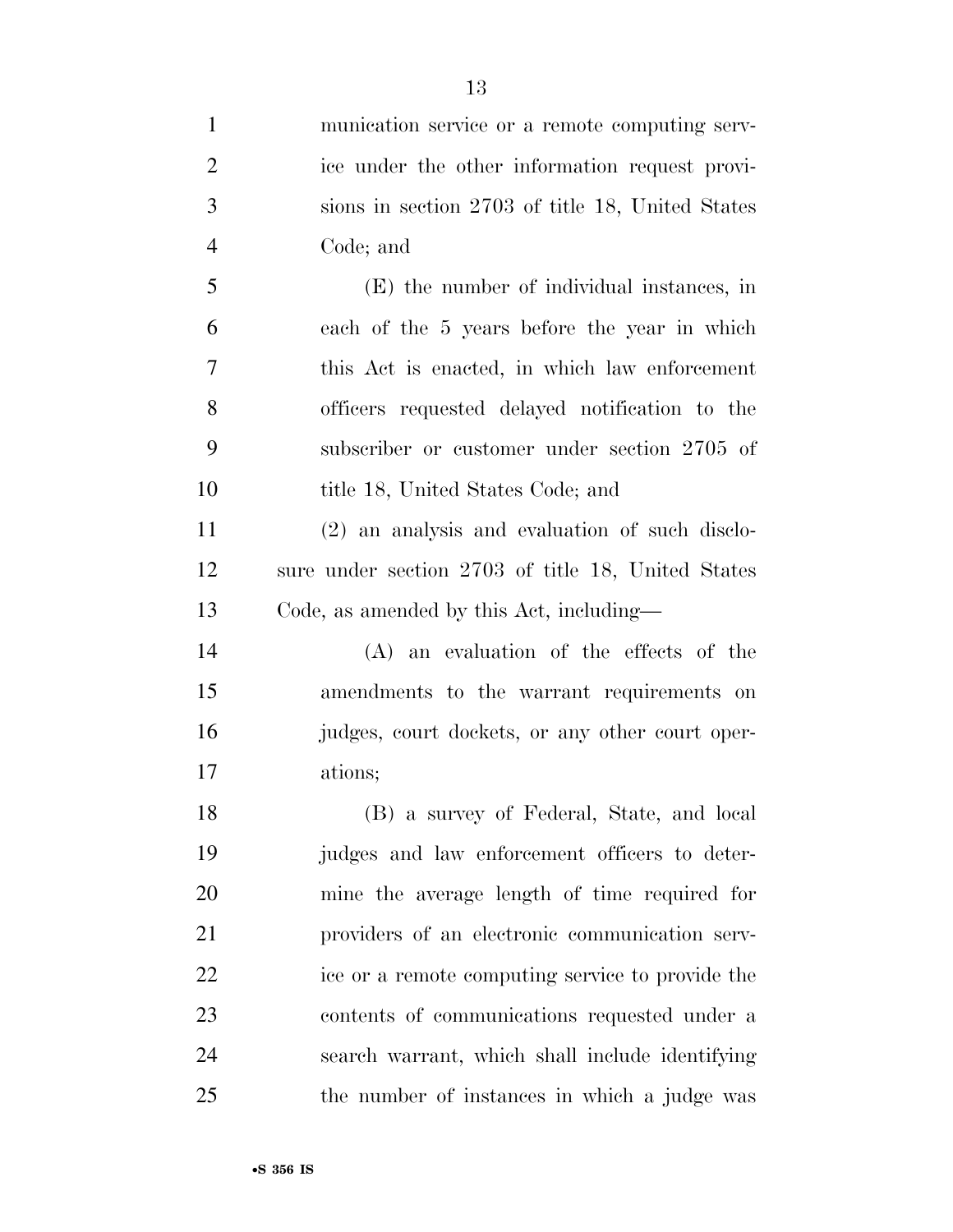required to order a provider of an electronic communication service or a remote computing service to appear to show cause for failing to comply with a warrant or to issue an order of contempt against a provider of an electronic communication service or a remote computing service for such a failure; and

 (C) determining whether the amendments to the warrant requirements resulted in an in- crease in the use of the emergency exception under section 2702(b)(8) of title 18, United States Code.

#### **SEC. 6. RULE OF CONSTRUCTION.**

 Nothing in this Act or an amendment made by this Act shall be construed to preclude the acquisition by the United States Government of—

 (1) the contents of a wire or electronic commu- nication pursuant to other lawful authorities, includ- ing the authorities under chapter 119 of title 18 (commonly known as the ''Wiretap Act''), the For- eign Intelligence Surveillance Act of 1978 (50 U.S.C. 1801 et seq.), or any other provision of Fed-eral law not specifically amended by this Act; or

 (2) records or other information relating to a subscriber or customer of any electronic communica-